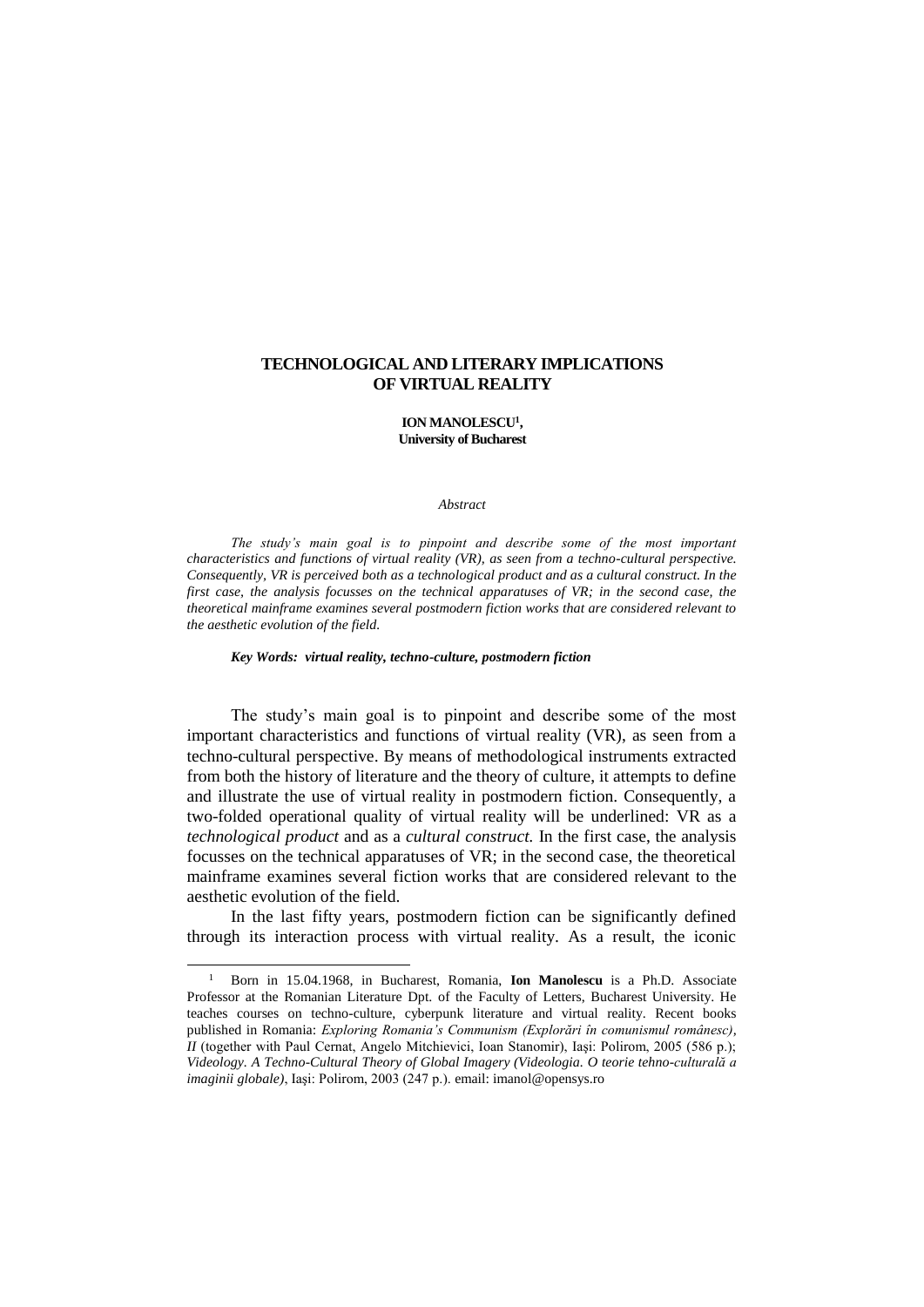## ION MANOLESCU 44

topography of the postmodern narratives does no longer reflect a surface, but an *interface*. <sup>1</sup> From this perspective, as far as technical options (format, illustration, sometimes even textual material) and narratological options (space-time displays of virtual reality) are concerned, some of the fiction works written in the last decades, which mainly belong to the cyberpunk genre, may be regarded as a fluid screen between two disseminating types of reality. At the same time, when the surface itself is frequently defined as an interface (a conventional border between two environments/systems which become active through a permanent, mutual exchange of data), in terms of its instantaneous and "atopic" quality (Virilio, 1993:18-19), accepting VR as both the cause and the effect of a global optic field becomes the basis of any techno-cultural investigation.

Virtual reality may be treated less as a pure form of reality (be it computer-generated, simulative, interactive, immersive), and more as an open, hybrid product of inter-related techno-cultural fluxes of power. Such exchanges of fluxes may arise at the interface between: *VR and cyber reality* (giving birth to a *global postreality,* that is a new form of reality, optically digitalized and globally expanded); *VR and mental reality* (giving credit to the hypothesis of cognitive psychologists and artificial intelligence researchers, that the human mind works like a computer and its neural operations present characteristics similar to those of virtual simulation operations); *VR and hyper-reality* (through the transformation of simulation into simulacra and of the immersion inside the image into an ontological performance).

In hyper-real terms, virtual reality has gradually transformed itself into a *modus vivendi*, an autonomous substitute for reality, capable of generating its own forms, aesthetical categories and axiological systems of representation. Moreover, due to its globalizing tendency, VR may be considered the visual core of our present social, economic, political, cultural, and even religious and mythological experience.<sup>3</sup>

The boundaries of the field have expanded with such unpredictable speed, that the potentially damaging consequences of its development became subject for debate for both the opponents of hyper-reality, such as Baudrillard or Chomsky, and its most devoted supporters, such as Eco. For instance, Jean Baudrillard, the anti-prophet of hyper-reality and, paradoxically, its most

<sup>&</sup>lt;sup>2</sup> On the footsteps of communication theorists Paul Virilio and Mark Dery, Sorin Alexandrescu notices that the process of interfacing is characteristic of the *speed-space* of postmodern virtual reality (1999:11). It may transform itself into the *post-human spatial void* described by the cyberpunk fiction writers: a zone of bio-technological acceleration, leading to utter disintegration. Such a phenomenon, ruptured by violent processes of spatial compression, may generate a space-time and social barrier between persons and communities living in *the local realtime* and those trapped in the flow of *the virtual global time* (see Virilio, 1984; 1990; 1995, and, especially, 1998).

<sup>3</sup> See Grau's theory of virtual reality as *visual history*: "[...] a zone of ritual activity, a private artificial paradise or a public sphere with political influence" (1999:365).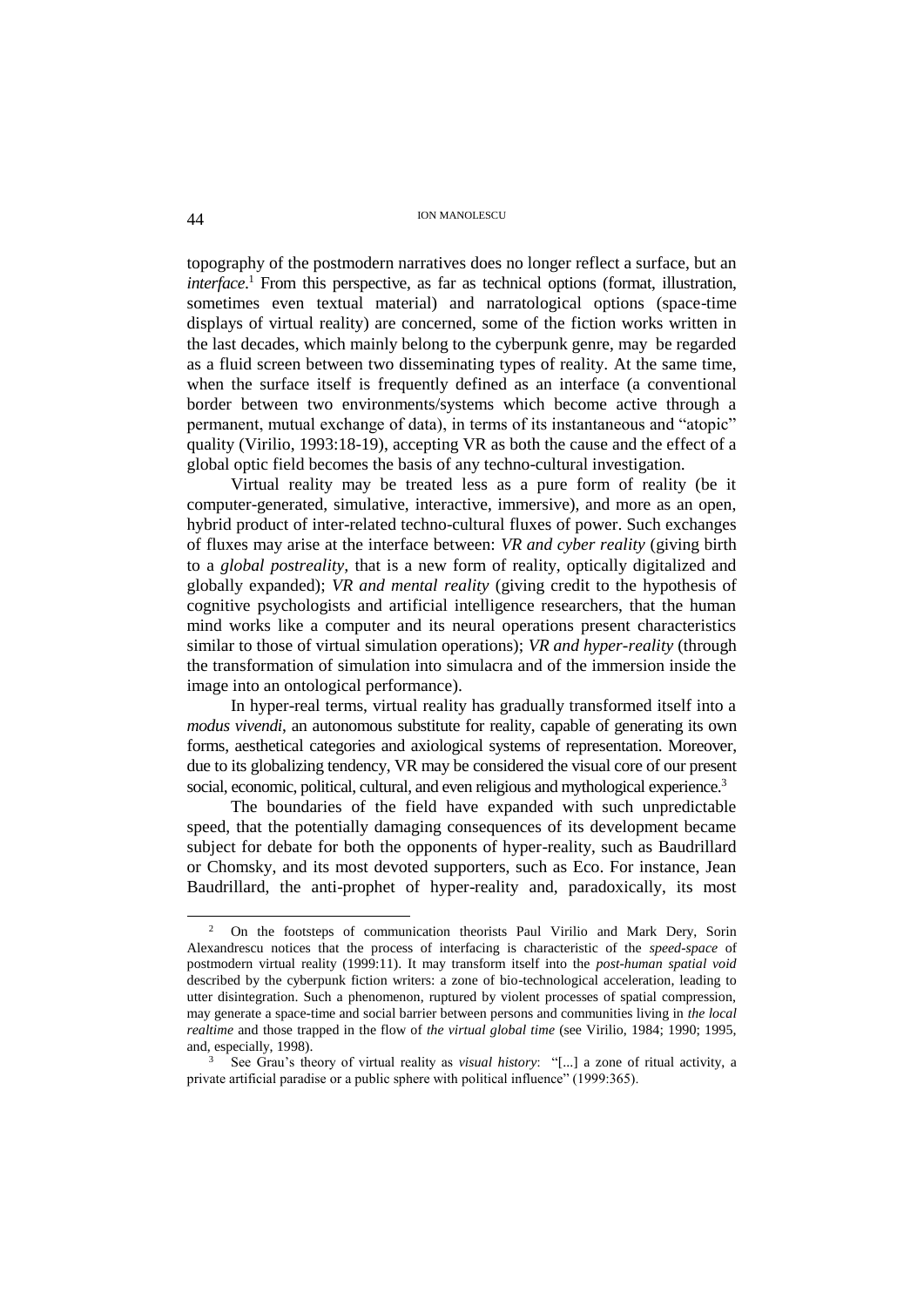reputed theorist, describes the involution of images from reality to hyper-reality, in terms of desemantization and desubstantialization. In Baudrillard's view, the involution of the image follows several theoretical steps: the image as a reflex of a profound reality; the image as a mask and a distortion of reality; the image as a mask of the absence of reality; and, finally, the image deprived of any kind of reality – the image as "its own, pure simulacrum" (1985:17). The process of iconic desemantization therefore coincides with a disturbing meta-absence.<sup>4</sup>

A more balanced perspective on the techno-cultural role of VR is to be noticed in *Technorealism*, a manifesto of the twelve technological theorists (Bennahum et. all.), distributed on the Internet starting March 12, 1998. Promoters of a moderate techno-cultural criticism which differs both from the theoretical position of the adversaries of VR (Chomsky, Kroker, partially Baudrillard), and from the one of its enthusiast visionaries (Negroponte, Gates, partially Lévy), the twelve authors present moderate comments on the communicational instruments which may shape the future. At the same time, they attempt to provide an impartial analysis of VR's social and political implications.<sup>5</sup>

In between *anti-utopian (cyber-totalitarian)* and *utopian (cyber-libertarian)* extremes*,* the authors of the manifesto choose several moderate principles of "technorealism": *the non-neutrality of technologies* (through their structure and interactive patterns, the digital tools encourage new perspectives of the world); *the anti-utopian character of the Internet* (the more cyber-space gets populated, the more it resembles real society); *the maintaining of governments at the electronic* "*frontier"* (cyber-space is not an autonomous geo-political or jurisdictional space, severed from the real life); *the establishing of precise differences between information and knowledge* (the speed of data proliferation requires updated methodological measures); *the establishing of precise differences between educational informatization and education* (the art of teaching and learning can not be performed or duplicated by computers); *the need for informational privacy* (through copyright or security norms which are best fit for the new digital environment); *the democratization of the network* (through the enhancement of the public use and property in and of the new "technological arena") and *the achievement of global citizenship* (through the powerful social impact of the interface processes and through the democratic use of digital tools). $6$ 

Each of these principles may be questioned in terms of radical technocultural skepticism. If technologies that enable the circulation of information

 $\overline{\phantom{a}}$ 

<sup>4</sup> See mainly the theory of "manipulative consumerism" from *La Societé de consommation* (1970).

<sup>&</sup>lt;sup>5</sup> See Bennahum et. all., on the criticism of interfaces as presumably reliable tools of human everyday life (1998, *on-line).*

Bennahum et. all.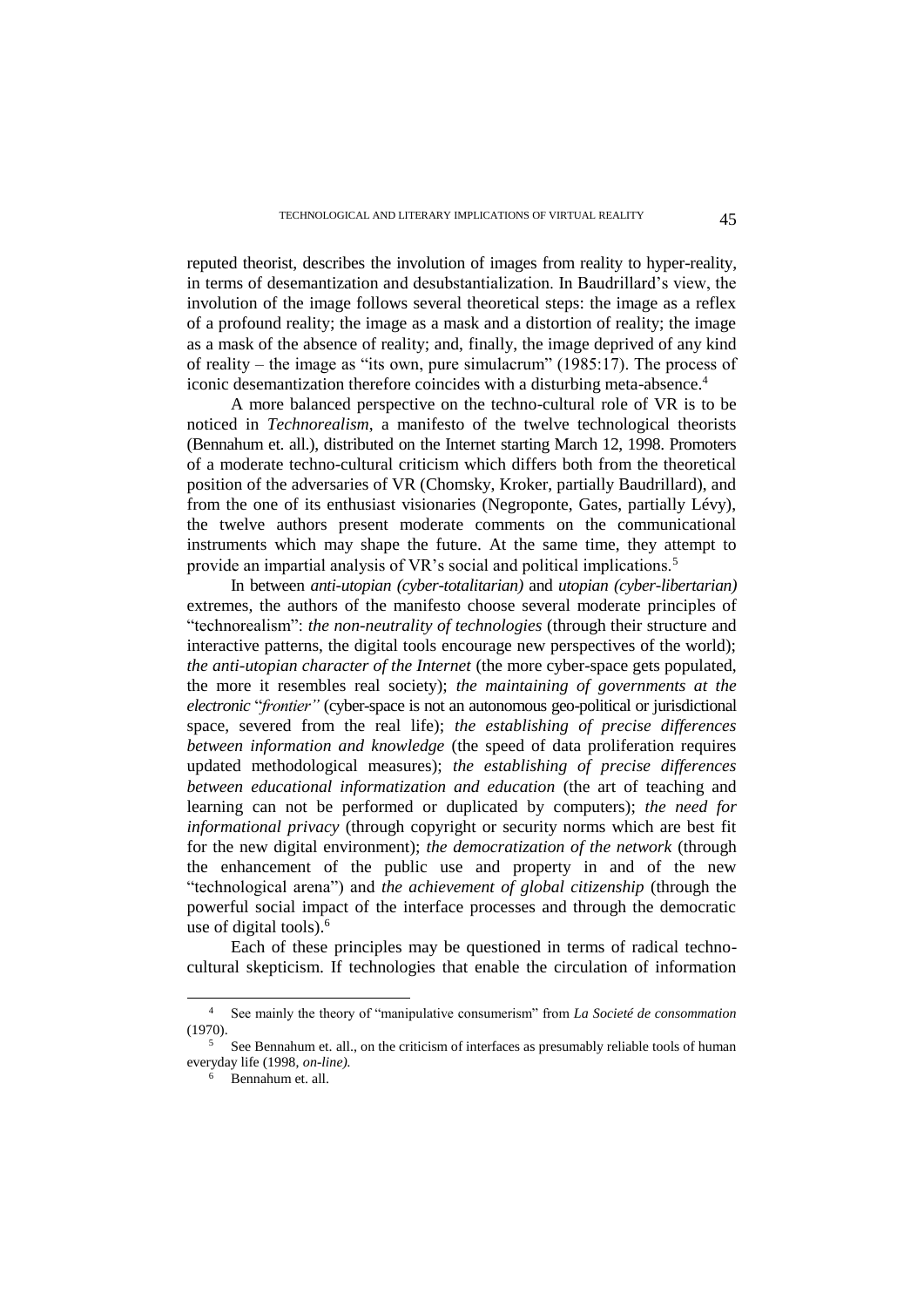are no longer considered neutral, will the use of information become an exclusive manipulative tool? Does the virtual world copy the features and functions of the real world, or is it the other way round? How useful is the administrative role of real governments in a digital space which can instantaneously achieve self-administration? What measures of protection will the real educational system adopt, when the computerized tool will eventually/potentially replace the human factor? How can copyright rules be efficiently applied to the Internet's "no man's land"? What may the antiutopian implications of the global citizenship ideal be, in a 21th century geopolitical world where the economic and cultural distances seem to be as huge as two centuries ago? This study will not focus on the ethical debate of VR technologies, but on their aesthetical implications.

However, in both perspectives, virtual reality can be defined as a simulative, computer-generated reality, which relies on the interactive immersion of the user in a digitalized environment, by means of specific technological equipment.<sup>7</sup> Its historical evolution may be traced back by using Robert J. Carande's essential guide, *Information Sources for Virtual Reality* (1993). On the footsteps of R. M. Hayes and his book, *A History and Filmography of Stereoscopic Cinema* (1989), Carande identifies Sir Charles Wheatstone as a VR pioneer: in 1830, Wheatstone invents a mechanical device which enables the viewer to perceive two copies of the same image from two different angles, generating a potential "3-D effect" (Carande, 1993:x). Wheatstone's discovery is followed by the invention of the prismatic lenses and of the stereoscope – both, artificial means of duplicating the image. Around 1850, Coleman Sellars builds the kinematoscope, one of the first optical devices which reproduces 3-D motion. More than a century after Sellars' discovery, the rudimentary techniques of 3-D *reproduction* become sophisticated techniques of 3-D *production*. In 1963, a year associated with the birth date of VR, Mort Heilig creates *Sensorama*, a system through which images and sounds are enhanced via a sensorial and tactile *feed-back*. By placing his or her head inside Heilig's device, the user could actually *live a 3-D experience*, such as driving a motorcycle. Two years later, Ivan Sutherland becomes the first scientist to engineer a wearable stereoscopic device, called *Head-Mounted-Display* or *HMD.* With the *HMD*, the user could actively take part in exotic rearrangements of the surrounding virtual space. For the first time in the history of VR, the user is no longer regarded as passive, but can actually

 $\overline{\phantom{a}}$ 

<sup>7</sup> According to this definition, virtual reality can not exist in the absence of specific technological devices: helmets, googles, digital gloves. A less restrictive definition relates VR to any cybernetic space and its use to the accessing of any digital resources. As a result of such a permisive taxonomy, any Internet user may become a VR user, which is largely incorrect. However, this study will reshape both definitions, regarding them as complemmentary.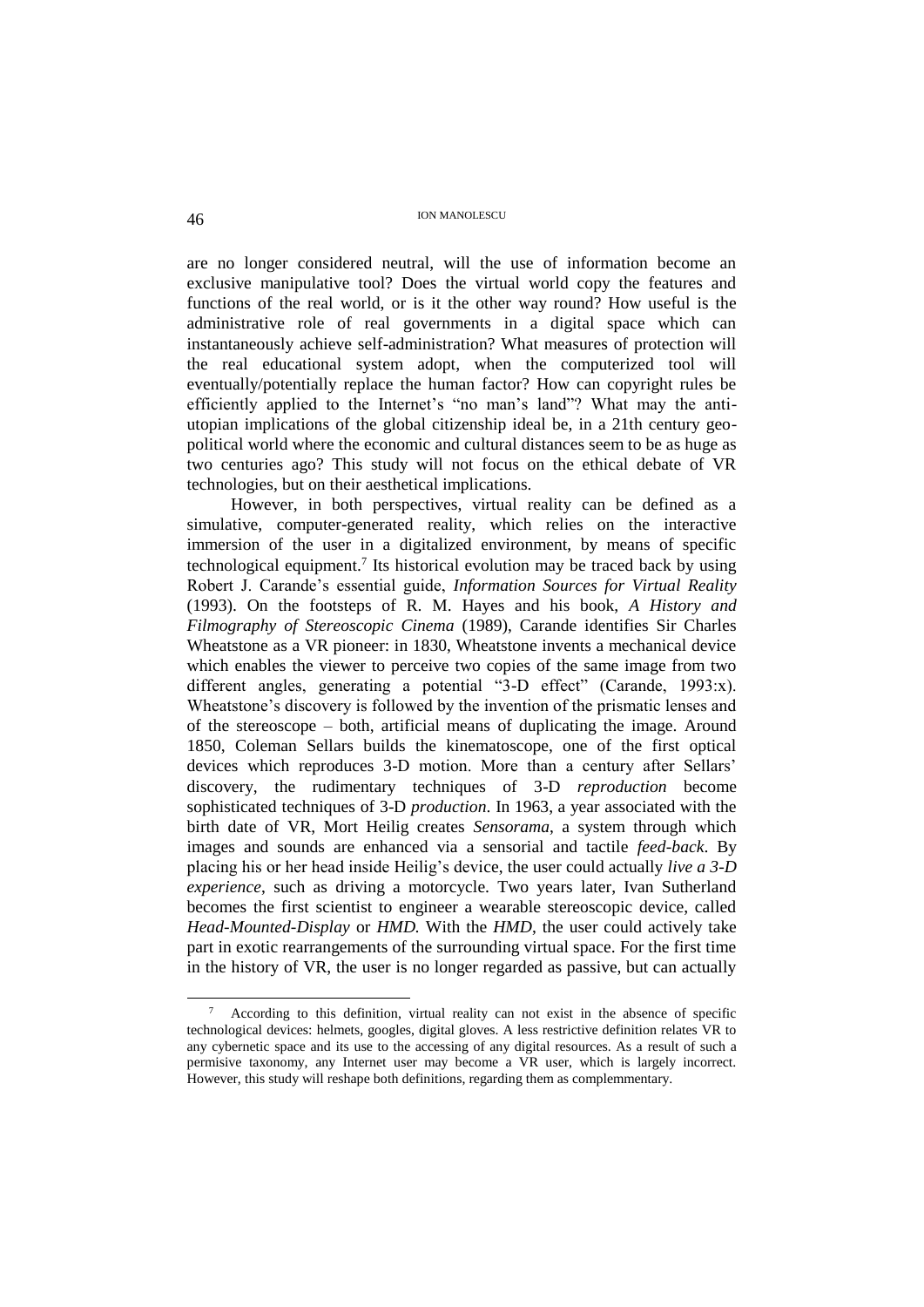move from one place to the other inside the computer-generated environment. Helped by the *HMD* and the *Dataglove* (another device designed by Sutherland for better orientation inside the virtual space), the user is immersed in an interactive, dynamic image. Still in the 70's, Myron Krueger coins the notion of *artificial reality (AR),* technically corresponding to a complex imagistic projection: the human body not only travels through the VR environment, but also controls it by means of movements and gestures, in a synthetic experience.<sup>8</sup>

On the other hand, *virtual reality* and *artificial reality* do not represent the same kind of reality. A clear distinction would be that VR implies the use of a complete immersive technology, mainly mediated by goggles, while AR implies the use of a non-immersive technology, such as kinesthetic systems. However, the difference between the two kinds of realities/devices is not always precise. For instance, starting from the eighties, NASA materialized the concept of *telepresence* in order to electronically control the flights in outer space: a kinestetic, visual and tactile system, structured on mechanisms of feedback which transform the computer engineer both into a non-immersive agent of control and an immersed actor within the environment subject to his or her research. The *Pathfinder* mission, which led to the exploration of planet Mars' surface via a semi-autonomous computerized robot, relied on a virtual mapping process generated by the immersed robot. Techno-cultural theorists assess that, in the future to come, the exploration of the outer space will use more and more the perspective of telepresent robots. In such cases, computer operators from Earth might "see" and "feel" reality through the "sight" and "touch" of different robotic devices, and then recreate the same reality as a virtual 3-D laboratory map.

As far as postmodern fiction is concerned, *telepresence* has already become an operational concept, functional in defining the relation between characters and the virtual reality of future environments. In the cyberpunk novel *Virtual Light* (1993), William Gibson's heroes from the digitalized society of 2005 use telepresence as easily as we use the e-mail (1995 b:21), while in *Holy Fire* (1996), Bruce Sterling's novel situated within the timeframe of 2095, when asked if she had ever visited Indianapolis, protagonist Mia Ziemann, provides a techno-cultural answer: "Telepresence." (1997:109). Theorized by virtual analysts such as Cotton and Oliver (1994:193), the term *telepresence*  was apparently coined by Marvin Minsky in 1979. At first, it referred to a remote control electronic technology to be used in real emergency cases (fires, chemical or nuclear accidents etc.). Minsky's notion was inspired by a science fiction novel: Robert A. Heinlein's *Waldo* (1940), where the author uses the terms *telerobotic control.* Nowadays, telepresence is viewed more like a psychological experience, generated either by the user's immersion in a VR

See Carande, work cited:xii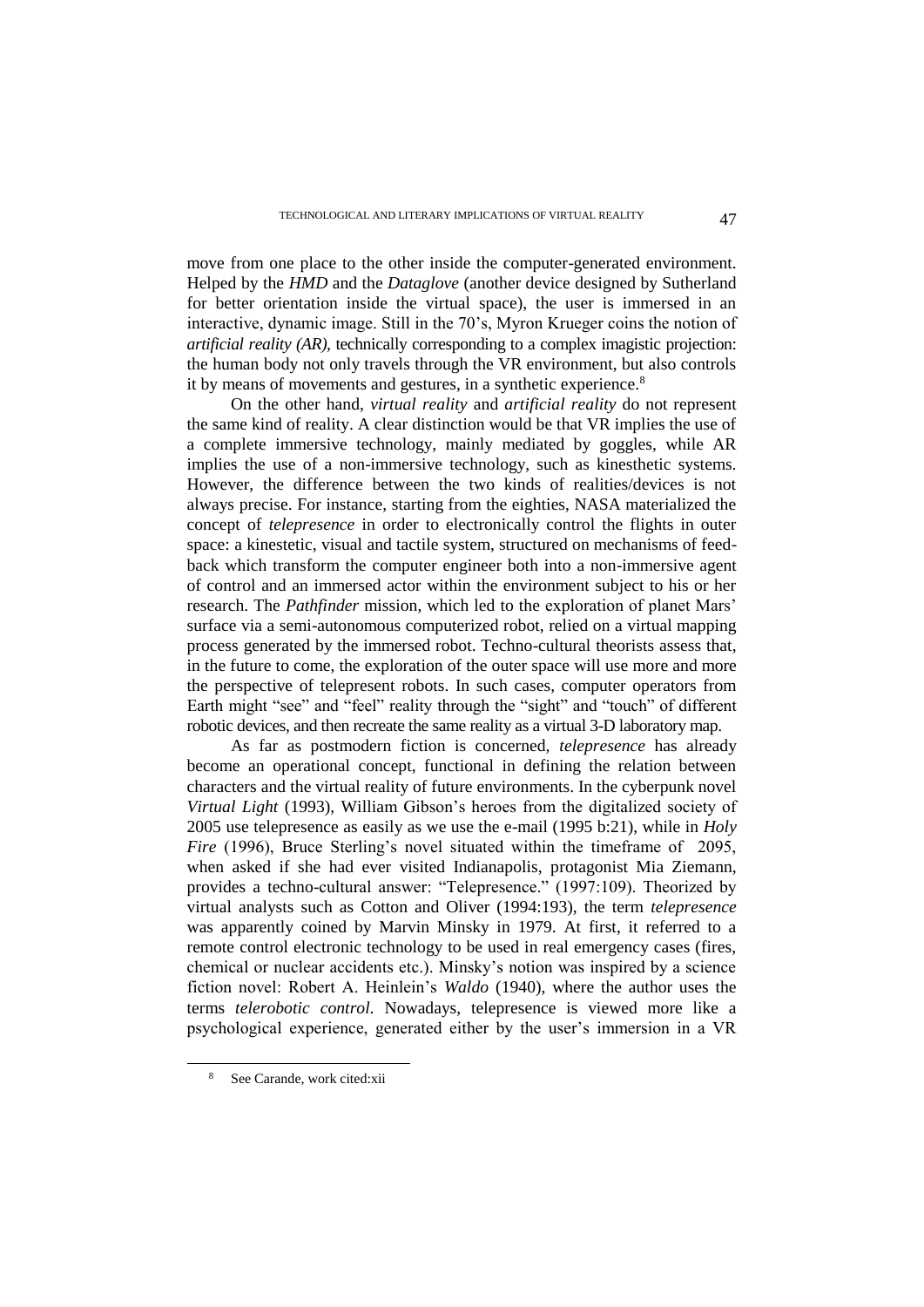environment, or by his or her feeling of "being at the same time in two different places" by means of remote robotic control.

Together with the concepts of VR and AR, one may also take into account the notion of *enhanced reality* (ER). Developed by Alexander Chislenko in 1997, *enhanced reality* provides the user with an image of the surrounding world which is a direct result of enhancing human perception via customized interactive, multimedia systems. Imagined as intelligent filters of reality, these means of "augmenting" perception consist of: *volume control devices* (which artificially adjust sensorial perception, such as sight or hearing); *calibration instruments* (which extend the senses to ultrasound perception, for instance); *reality filters* (which process the signals of the surrounding environment and eliminate sensorial "parasites"); "*improvements of the world"* (which provide different colours or shapes for the surrounding environment); *artificial adds* (which project virtual objects or beings on the visual image of the exterior world). In order to illustrate his "intelligent filters" ant their ER effects, Chislenko turns to the video-digital morphing technique, which enables the user to modify at will the face, the body or the clothing of a designed person.

Among the fields of activity which are influenced by VR technology and its correlatives (AR or ER), one may consider very different areas, such as medical treatment, industrial design or psychiatric therapy. In the United States, industrial designers use a particular kind of VR, called *"augmented reality"*  and developed by *Siemens Corporate Research, Inc.* from Princeton, New Jersey. The application enables the user to visualize and virtually modify parts of the pipelines he or she intends to implement or change inside a specific building.<sup>9</sup> Still in the U.S., doctors sometimes perform *virtual surgery*, while in Japan, before purchasing the real product, the client is encouraged to design a *virtual bath or kitchen*, according to his or her own aesthetic or functional ideals. A similar computer program, stimulating and using the client's interest in virtually designing the interior of his or her house, is available for customers on the *Ikea* company site. At the same time, in Great Britain, the potential buyer is able to visit his or her *virtual house,* before actually closing the deal. Some tour operators provide sightseeing opportunities in virtual holyday places, which the clients are able to visit in the manner of Arnold Schwarzenegger in the S.F. movie *Total Recall.* Last, but not least, German neurologists who undergo investigations on the human brain's activity during sleep time use VR in order to "map" the dreams of their subjects, and therefore create a "virtual onirical space". In this particular instance, the immaterial nature of the unconscious gains "consistency" due to the process of virtualization, which

See Roger, 1999:32B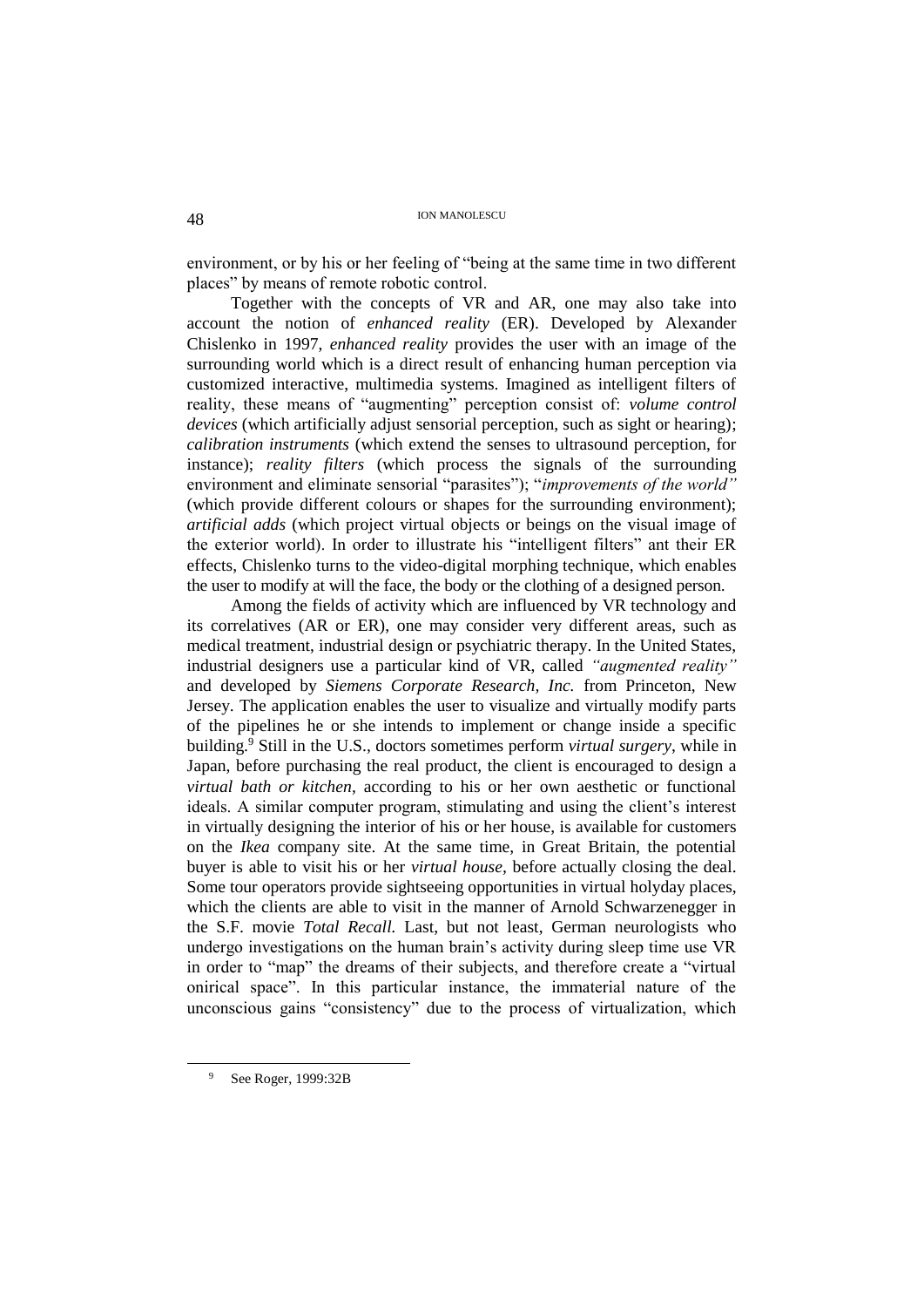reverses the relation between original and copy: the virtual copy becomes the material original of an evanescent prime reality.

The causal and chronological reversed relation between original and copy is frequently illustrated in postmodern fiction by the mainstream novels of Canadian author Douglas Coupland. In Coupland's view, the electronic copies of the exterior reality are always to be understood as referential originals. For example, in the novel *Shampoo Planet* (1992), the color of the sky is described less as the result of chemical and physical processes which the human eye perceive as natural exterior reality, and more as the component a virtual reality preexisting the natural reality: "The sky is a nutritious deep electronic blue today." (Coupland, 1993:14)

A similar description of the exterior reality by means of referring to the virtual reality which supposedly comes before it is available in William Gibson's classic cyberpunk novel, *Neuromancer* (1984). The first sentence of Gibson's masterpiece is: "The sky above the port was the color of television, tuned to a dead channel." (Gibson, 1995 a:9). In a similar manner, in Coupland's novel, *Life after God*, the sun is described as "a microwave filament" (Coupland, 1994:105), while in *Girlfriend in a Coma*, the sky is perceived "clean and blue […] like a freshly squeegeed window" (Coupland, 1998:3). In Coupland perspective, the iconic mediator (the glass of the postmodern buildings, which is being associated with an interface between the real, material world and the virtual, computerized environment) becomes the privileged exterior referent.

The reversal of order between original and copy, as well as the qualifying of the virtual world as the primordial referent has serious semiotic consequences in postmodern narratives. In Umberto Eco's view, the linguistic sign comes before the exterior reality (the theory of the meta-signs within the medieval library from *Il nome della rosa*, 1984:396), while, in Thomas Pynchon's perspective, a considerably large window of paraphrenic interpretative opportunities opens at the crossroads of the signified and significant. Such an opening argues that the Saussurian arbitrary characteristic of the linguistic sign actually rules the entire real world (the theory of the semantic death of the universe, generated by a decisive split between the icon and its consensual meaning, from *The Crying of Lot 49*, 1979:75). Both writers conceive their narratives as *interfaced dimensions* in between what is semantically *valid* (the real world inside the epic frame) and what becomes semantically *possible* (the virtual world of the story's variants).

Let us get back now to the daily technological use of the "primordial electronic imitation". The technical feature specific to each and every technological embodiments previously described represents the very essence of virtual reality. VR enables the user to explore a computer-generated universe by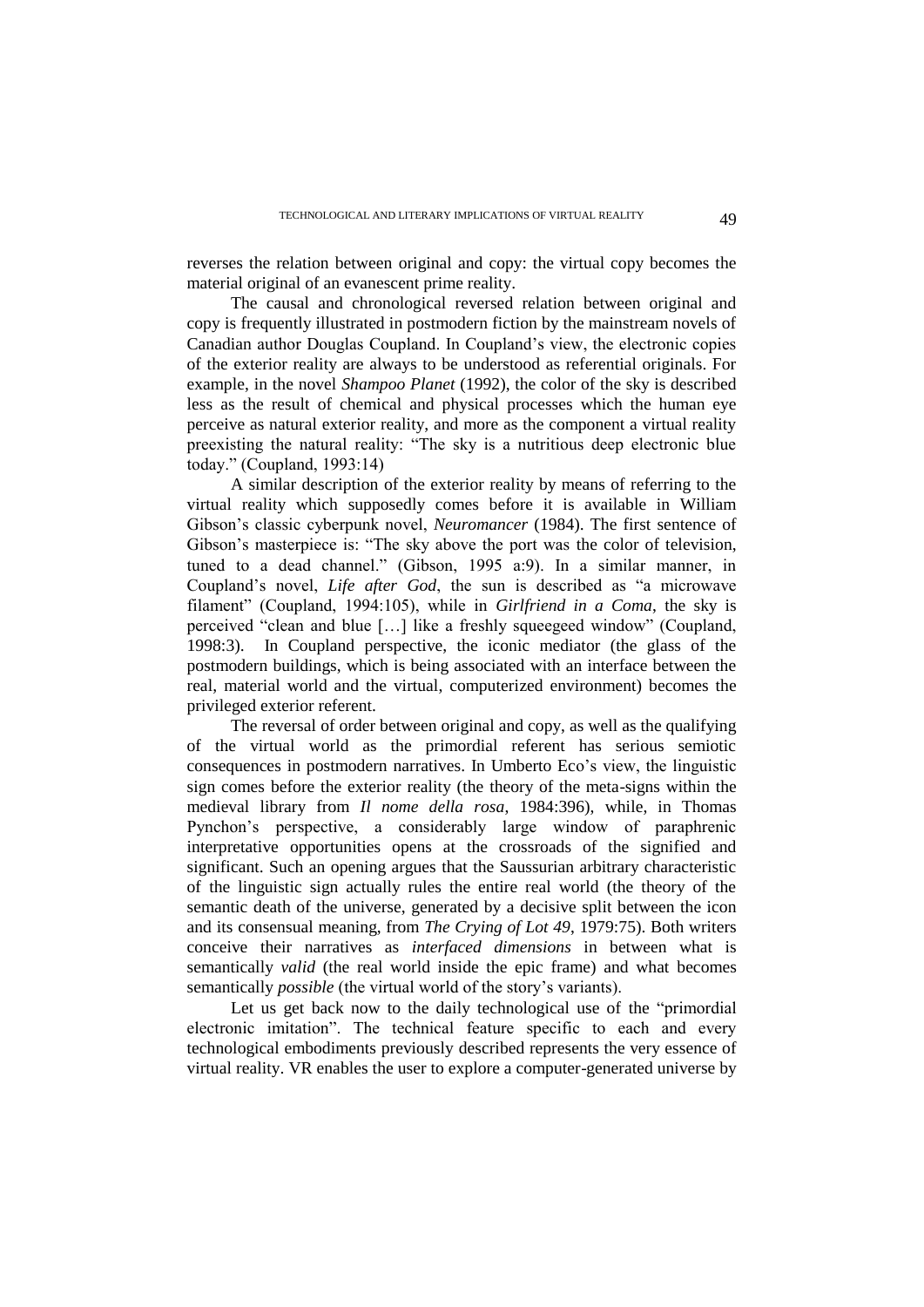means of his or her own immersion in the simulated environment. Instead of looking at a flat, bi-dimensional screen, the user is immersed in a 3-D world of virtual graphics, which he or she is able to influence in a way similar to that in which he acts in the real world.

Nowadays, researchers frequently speak of *virtual screens, virtual images,* or *virtual memory.* The *virtual screen* represents an area larger than the monitor's dimensions, which can contain images, texts, windows etc. The monitor's function is to merely "act as a window of the virtual screen" (Collin, 1995:277), providing the user with the opportunity of visualizing a specific part of the virtual screen. The *virtual image* consists of a complete image which is being stored in the computer's memory, while the *virtual memory* refers to a set of operations and parameters through which the hard disk of a computer is able to simulate the behavior of a *RAM (Random Access Memory).*

According to some virtual reality theorists, virtual reality is understood as a simulation, rather than a duplication of reality (Cotton & Oliver, 1994:209). A fictional example of the simulative feature of reality when melted in VR emerges from William Gibson's novel, *Idoru* (1996). Gibson's characters in the future travel via telepresence to a meeting in Tokyo; they also go for a walk in a 3-D computer-synthesized jungle with virtual sensorial adds (1997:11).

As a conclusion, in all types and instances of virtual reality, there are at least three essential technological coordinates, which represent VR's main characteristics. Firstly, the "*creator"* of VR is the *computer* – as a productive tool, it designs the virtual environment, it generates its components and it administrates them. However, the term creator must be placed between quotations, due to the fact that there still exists a relation of cognitive conditioning/subordination between the original creator (the human being) and the secondary one (the machine). Secondly, VR's *environment* which the computer generates must provide an *isomorphic representation* of the user, which implements inside the digital world his or her own physical presence from the real world (an exception to this particularity is the so-called *throughthe-window* VR instances, such as the old *Arcade* video games)*.* Finally, the third and last technological characteristic of VR refers to the *user* and reflects the *interactivity* process, by means of which the user is enabled to actively perform within the VR environment. In such circumstances, the user becomes a direct participant/manipulator of the simulative reality. Interactivity testifies to the degree of technological freedom provided by the electronic environment, and, at the same time, to the user's own aesthetic pleasure, which allows him or her to be seduced by a dynamic, flexible offer of participation.<sup>10</sup>

<sup>10</sup> VR theorist Jaron Lanier illustrates the appealing *stylistics of interactivity* by referring to the main feature of *Apple* computers as "a new form of art" (1996:169).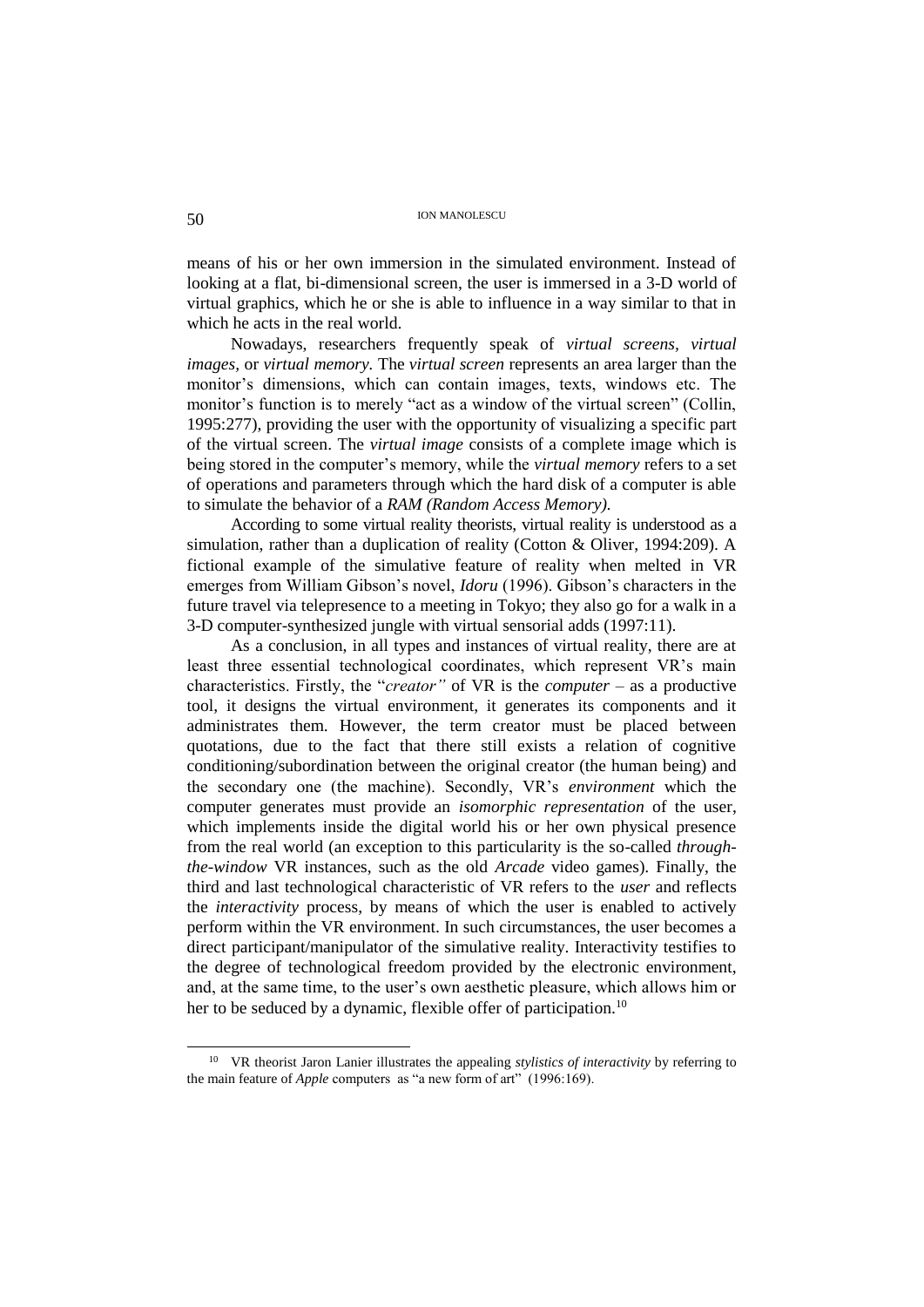Both the technological coordinates of VR and its fictional variants strengthen the authority of a doubly determined field. On the one hand, VR is directly dependent of the evolution of digital equipment and electronic devices, which turn it into a *technological reality*. On the other hand, VR is constantly reshaped by the fictional projections of postmodern narratives, which turn it into a *cultural construct*. At present, the interactions between the two zones of techno-cultural influence can no longer be excluded from any theoretical debate on virtual reality. From such a mixed perspective, the doubly determined quality of VR (technological and literary) becomes indispensable for the study of the field. Evenly balanced, such an interdisciplinary perspective may prove indispensable to enlarging the theoretical potential of virtual reality studies.

#### *WORKS CITED. FICTION*

Coupland, Douglas (1993) *Shampoo Planet*. New York, London: Simon & Schuster [©1992]

Coupland, Douglas (1994) *Life after God*. New York, London, Toronto, Singapore: Pocket Books

Coupland, Douglas (1998) *Girlfriend in a Coma*. New York: Regan Books

Eco, Umberto (1984) *Numele trandafirului*. Cluj-Napoca: Dacia [©1980]

Gibson, William (1995 a) *Neuromancer*. London: Voyager [©1984]

Gibson, William (1995 b) *Lumină virtuală*. Bucureşti: Nemira [©1993]

Gibson, William (1997) *Idoru*. London: Penguin [©1996]

Pynchon, Thomas (1979) *The Crying of Lot 49*. London: Picador [©1965]

Sterling, Bruce (1997) *Holy Fire*. New York: Bantam Spectra [©1996]

### *WORKS CITED. THEORY*

- Alexandrescu, Sorin (1999) "Reflecţii despre noi înşine.XVIII. Spaţiul-viteză", in "Vineri", Bucureşti, nr. 19/mai
- Baudrillard, Jean (1983) *Les Stratégies fatales*. Paris: Bernard Grasset

Baudrillard, Jean (1985) *Simulacres et simulations*. Paris: Galilée [©1981]

Baudrillard, Jean (1986) *La Societé de consommation*. Paris: Denoël [©1970]

Bennahum, David; Biggs, Brooke Shelby; Borsook, Paulina; Bowe, Marisa; Garfinkel, Simson; Johnson, Steven; Rushkoff, Douglas; Shapiro, Andrew; Shenk, David; Silberman, Steve; Stahlman, Mark; Syman, Stefanie (on-line), 1998, "Technorealism", http://www.technorealism.org/

Brockman, John (ed.), 1996 *Digerati. Encounters with the Cyber Elite*. San Francisco: HardWired

- Carande, Robert J. (1993) *Information Sources for Virtual Reality. A Research Guide*. Westport, Connecticut, London: Greenwood Press
- Chislenko, Alexander (on-line), 1997 "Intelligent Information Filters and Enhanced Reality", www.lucifer.com/~sasha/Enhanced Reality. html
- Collin, S.M.H. (ed.), 1995 *Dictionary of Multimedia*. Teddington, Middlesex: Peter Collin Publishing